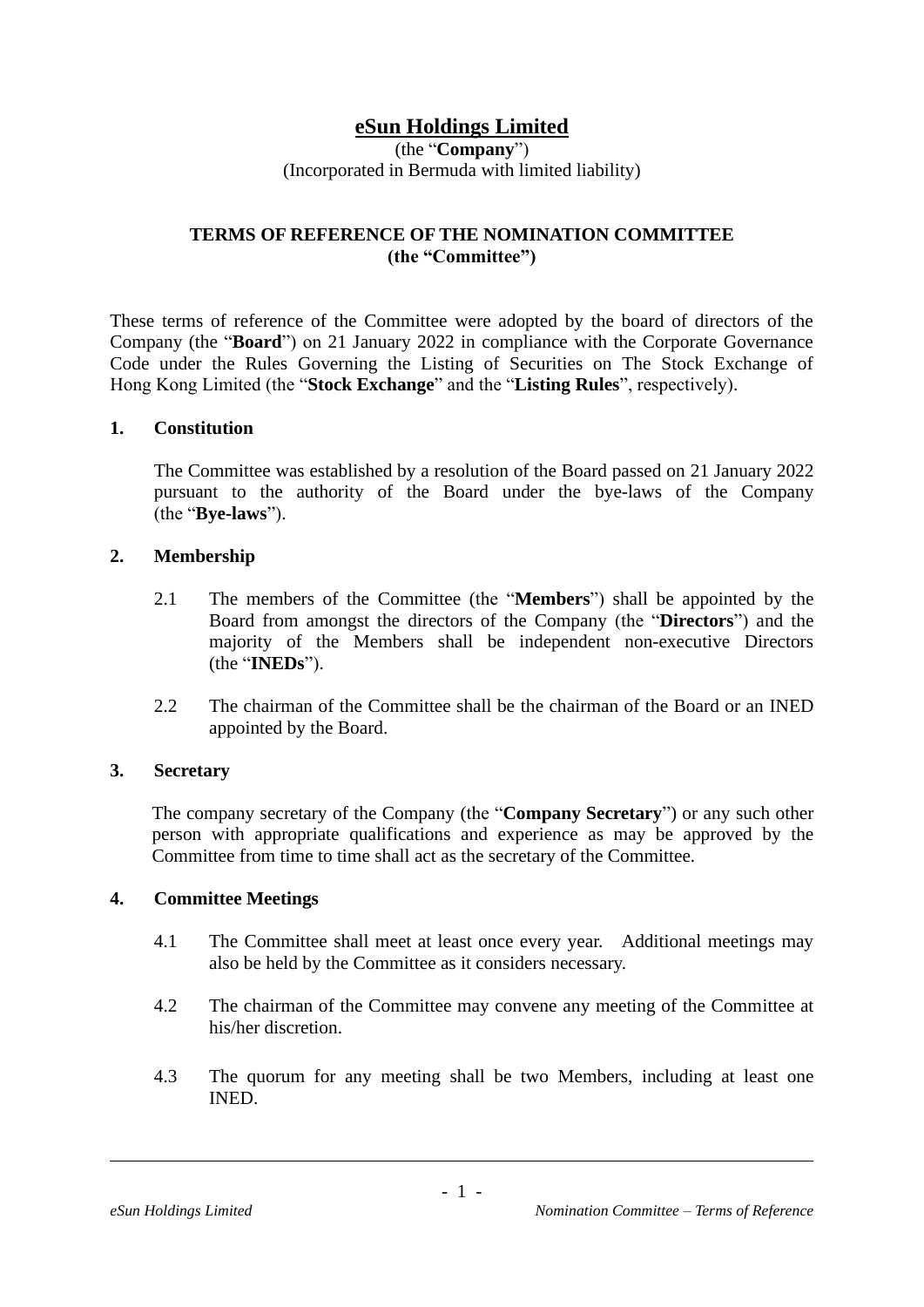- 4.4 The Committee may, from time to time, invite any Directors, executives, employees or advisers to any Committee meeting, including but not limited to external advisers or consultants.
- 4.5 Proceedings of the Committee meetings, unless specifically provided for in these terms of reference, shall be governed by the relevant provisions of the Bye-laws where applicable.
- 4.6 Minutes shall be kept by the secretary of the Committee. Draft and final versions of the minutes shall be circulated to all Members for their comments and records respectively, and in both cases within a reasonable period of time after the meeting.

## **5. Annual General Meeting**

The chairman of the Committee or, in his/her absence, another Member shall attend the Company's annual general meeting and be prepared to respond to shareholders' questions on the activities of the Committee and their responsibilities.

## **6. Responsibilities, Powers and Discretion**

The Committee shall have the following responsibilities, powers and discretion:

- 6.1 at least once annually to review the structure, size, diversity profile and skills matrix of the Board and the needs of the Board and make recommendation on any proposed changes to the Board to complement the Board to achieve the Company's corporate strategy as well as promote shareholder value;
- 6.2 to identify suitable director candidates and select or make recommendation to the Board on the selection of individuals to be nominated as Directors;
- 6.3 to assess the independence of INEDs having regard to the criteria under the Listing Rules;
- 6.4 to make recommendation to the Board on the appointment or re-appointment of Directors and succession planning for Directors; and
- 6.5 to review the Nomination Policy and the Board Diversity Policy of the Company periodically and make recommendation on any proposed revisions to the Board.

## **7. Reporting Responsibilities**

The Committee shall report to the Board as and when appropriate.